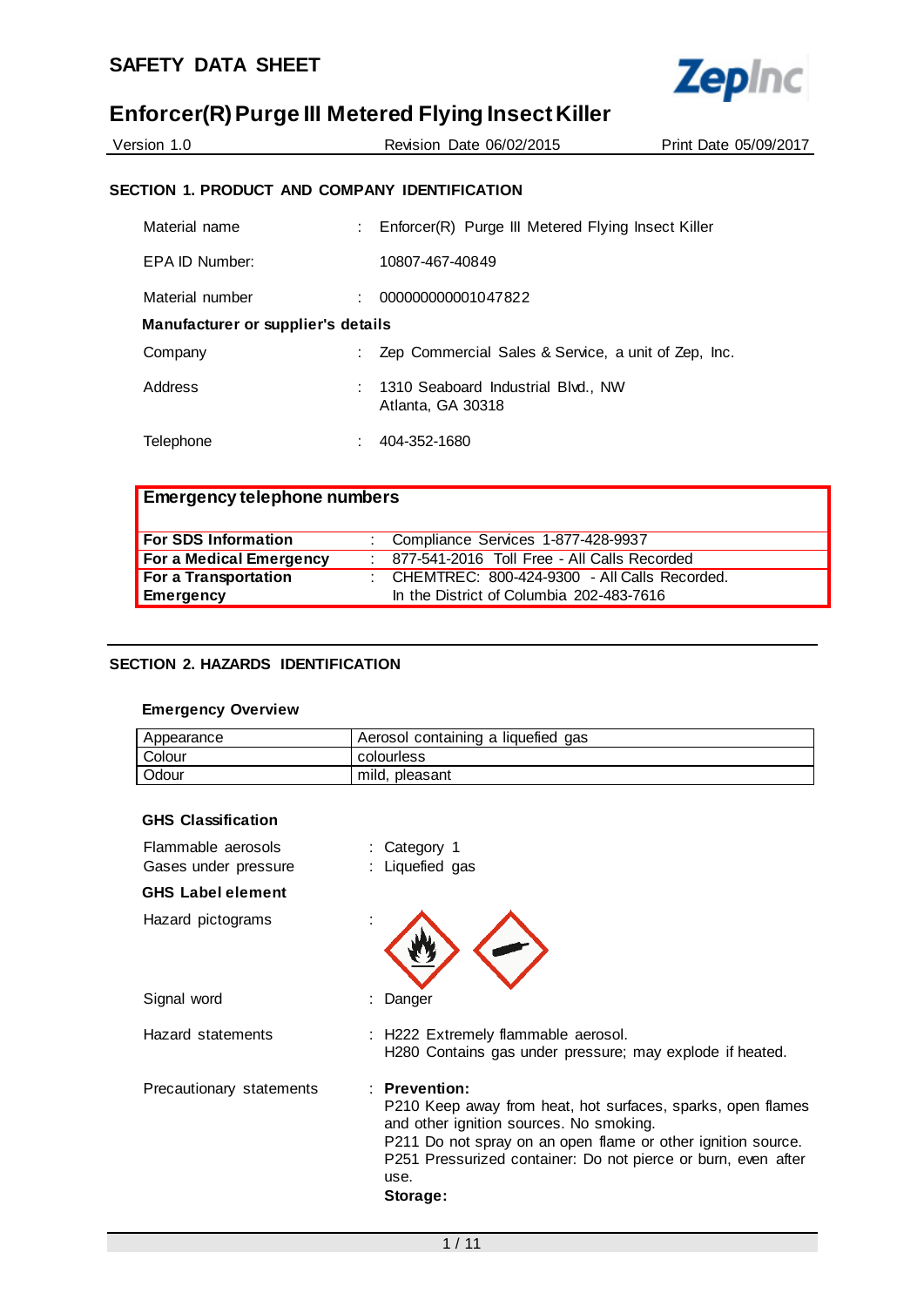

| Version 1.0                     | Revision Date 06/02/2015                                                                                                                                                                  | Print Date 05/09/2017 |
|---------------------------------|-------------------------------------------------------------------------------------------------------------------------------------------------------------------------------------------|-----------------------|
|                                 | $P410 + P412$ Protect from sunlight. Do not expose to<br>temperatures exceeding 50 °C/ 122 °F.<br>Disposal:<br>P501 Dispose of contents/container in accordance with local<br>regulation. |                       |
| <b>Potential Health Effects</b> |                                                                                                                                                                                           |                       |
| Carcinogenicity:                |                                                                                                                                                                                           |                       |
| <b>IARC</b>                     | No component of this product present at levels greater than or<br>equal to 0.1% is identified as probable, possible or confirmed<br>human carcinogen by IARC.                             |                       |
| <b>ACGIH</b>                    | No component of this product present at levels greater than or<br>equal to 0.1% is identified as a carcinogen or potential<br>carcinogen by ACGIH.                                        |                       |
| <b>OSHA</b>                     | No component of this product present at levels greater than or<br>equal to 0.1% is identified as a carcinogen or potential<br>carcinogen by OSHA.                                         |                       |
| <b>NTP</b>                      | No component of this product present at levels greater than or<br>equal to 0.1% is identified as a known or anticipated carcinogen<br>by NTP.                                             |                       |

## **SECTION 3. COMPOSITION/INFORMATION ON INGREDIENTS**

## **Hazardous components**

| <b>Chemical Name</b>                                           | CAS-No.    | Concentration [%]  |
|----------------------------------------------------------------|------------|--------------------|
| Distillates (petroleum), hydrotreated light                    | 64742-47-8 | $>= 30 - 50$       |
| 1,1-difluoroethane                                             | 75-37-6    | $>= 30 - 50$       |
| butane                                                         | 106-97-8   | $>= 10 - 20$       |
| N-(2-ethylhexyl)-8,9,10-trinorborn-5-ene-2,3-<br>dicarboximide | 113-48-4   | $\vert$ >= 1 - < 5 |
|                                                                |            |                    |
| 2-(2-butoxyethoxy)ethyl 6-propylpiperonyl ether                | $51-03-6$  | $>= 1 - 5$         |
| Pyrethrins and Pyrethroids                                     | 8003-34-7  | $>= 0.1 - 1$       |

## **SECTION 4. FIRST AID MEASURES**

| General advice          | : Move out of dangerous area.<br>Show this safety data sheet to the doctor in attendance.<br>Do not leave the victim unattended.                            |  |
|-------------------------|-------------------------------------------------------------------------------------------------------------------------------------------------------------|--|
| If inhaled              | : If unconscious place in recovery position and seek medical<br>advice.<br>If symptoms persist, call a physician.                                           |  |
| In case of skin contact | : If skin irritation persists, call a physician.<br>Wash off immediately with plenty of water for at least 15<br>minutes.<br>If on clothes, remove clothes. |  |
| In case of eye contact  | : Rinse immediately with plenty of water for at least 15 minutes.<br>If eye irritation persists, consult a specialist.                                      |  |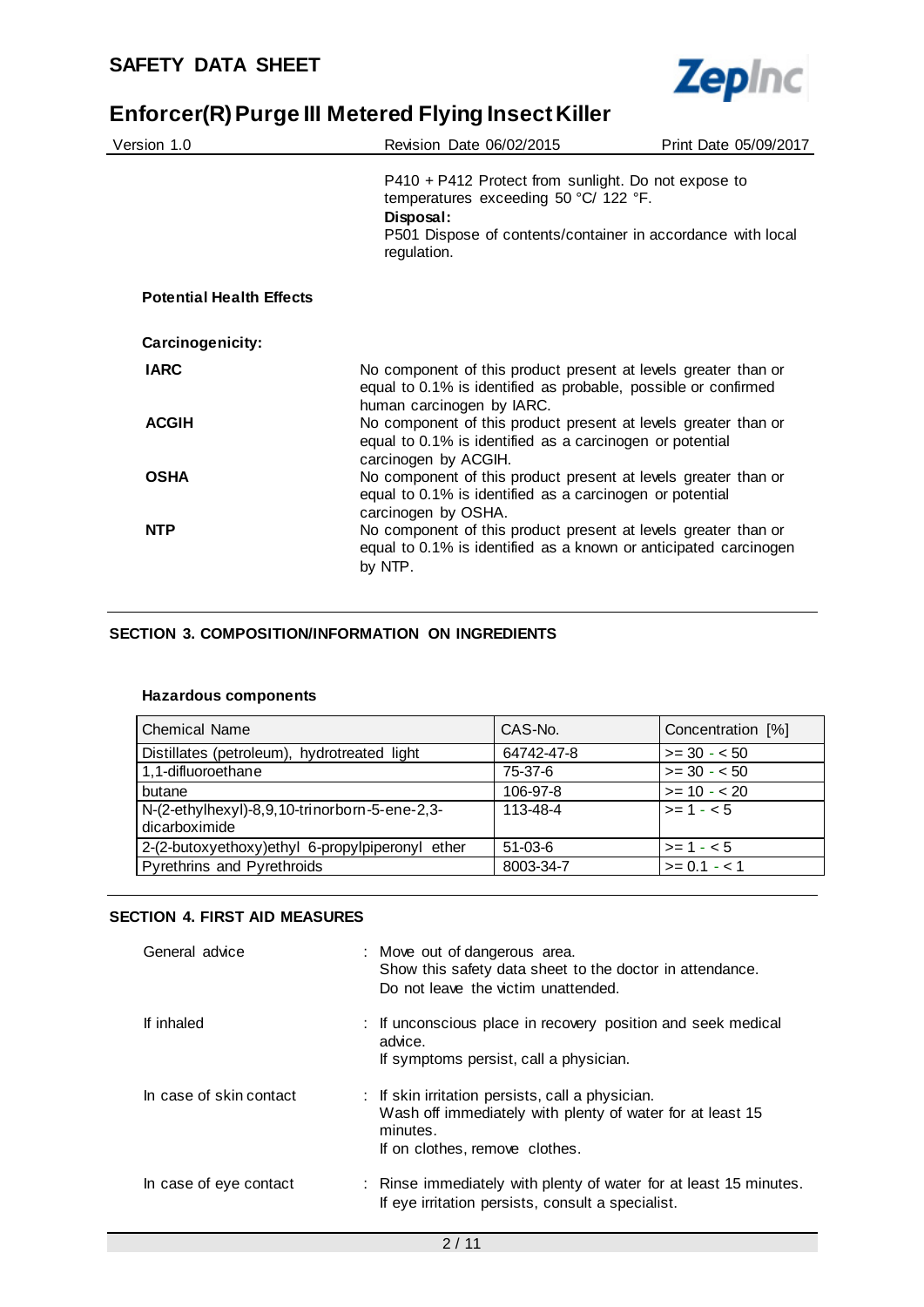

| Version 1.0  | Revision Date 06/02/2015                                                                                                                                                                                                                                                   | Print Date 05/09/2017 |
|--------------|----------------------------------------------------------------------------------------------------------------------------------------------------------------------------------------------------------------------------------------------------------------------------|-----------------------|
|              | Remove contact lenses.<br>Protect unharmed eye.<br>Keep eye wide open while rinsing.                                                                                                                                                                                       |                       |
| If swallowed | : Keep respiratory tract clear.<br>Never give anything by mouth to an unconscious person.<br>If symptoms persist, call a physician.<br>DO NOT induce vomiting unless directed to do so by a<br>physician or poison control center.<br>Take victim immediately to hospital. |                       |

## **SECTION 5. FIREFIGHTING MEASURES**

| Suitable extinguishing media                                          | : Water spray jet<br>Carbon dioxide (CO2)<br>Alcohol-resistant foam<br>Dry chemical                                                                                                                                                                                                                                                                                                      |
|-----------------------------------------------------------------------|------------------------------------------------------------------------------------------------------------------------------------------------------------------------------------------------------------------------------------------------------------------------------------------------------------------------------------------------------------------------------------------|
| Unsuitable extinguishing<br>media                                     | : High volume water jet                                                                                                                                                                                                                                                                                                                                                                  |
| Specific hazards during<br>firefighting                               | : Do not allow run-off from fire fighting to enter drains or water<br>courses.                                                                                                                                                                                                                                                                                                           |
| Hazardous combustion<br>products<br>Specific extinguishing<br>methods | : Carbon dioxide (CO2)<br>Carbon monoxide<br>Smoke<br>: Use extinguishing measures that are appropriate to local<br>circumstances and the surrounding environment.                                                                                                                                                                                                                       |
| Further information                                                   | : Collect contaminated fire extinguishing water separately. This<br>must not be discharged into drains.<br>Fire residues and contaminated fire extinguishing water must<br>be disposed of in accordance with local regulations.<br>For safety reasons in case of fire, cans should be stored<br>separately in closed containments.<br>Use a water spray to cool fully closed containers. |
| Special protective equipment<br>for firefighters                      | : Wear self-contained breathing apparatus for firefighting if<br>necessary.                                                                                                                                                                                                                                                                                                              |

## **SECTION 6. ACCIDENTAL RELEASE MEASURES**

| Personal precautions,<br>protective equipment and<br>emergency procedures | : Use personal protective equipment.<br>Ensure adequate ventilation.<br>Remove all sources of ignition.<br>Evacuate personnel to safe areas.<br>Beware of vapours accumulating to form explosive<br>concentrations. Vapours can accumulate in low areas. |
|---------------------------------------------------------------------------|----------------------------------------------------------------------------------------------------------------------------------------------------------------------------------------------------------------------------------------------------------|
| Environmental precautions                                                 | : Prevent product from entering drains.<br>Prevent further leakage or spillage if safe to do so.<br>If the product contaminates rivers and lakes or drains inform<br>respective authorities.                                                             |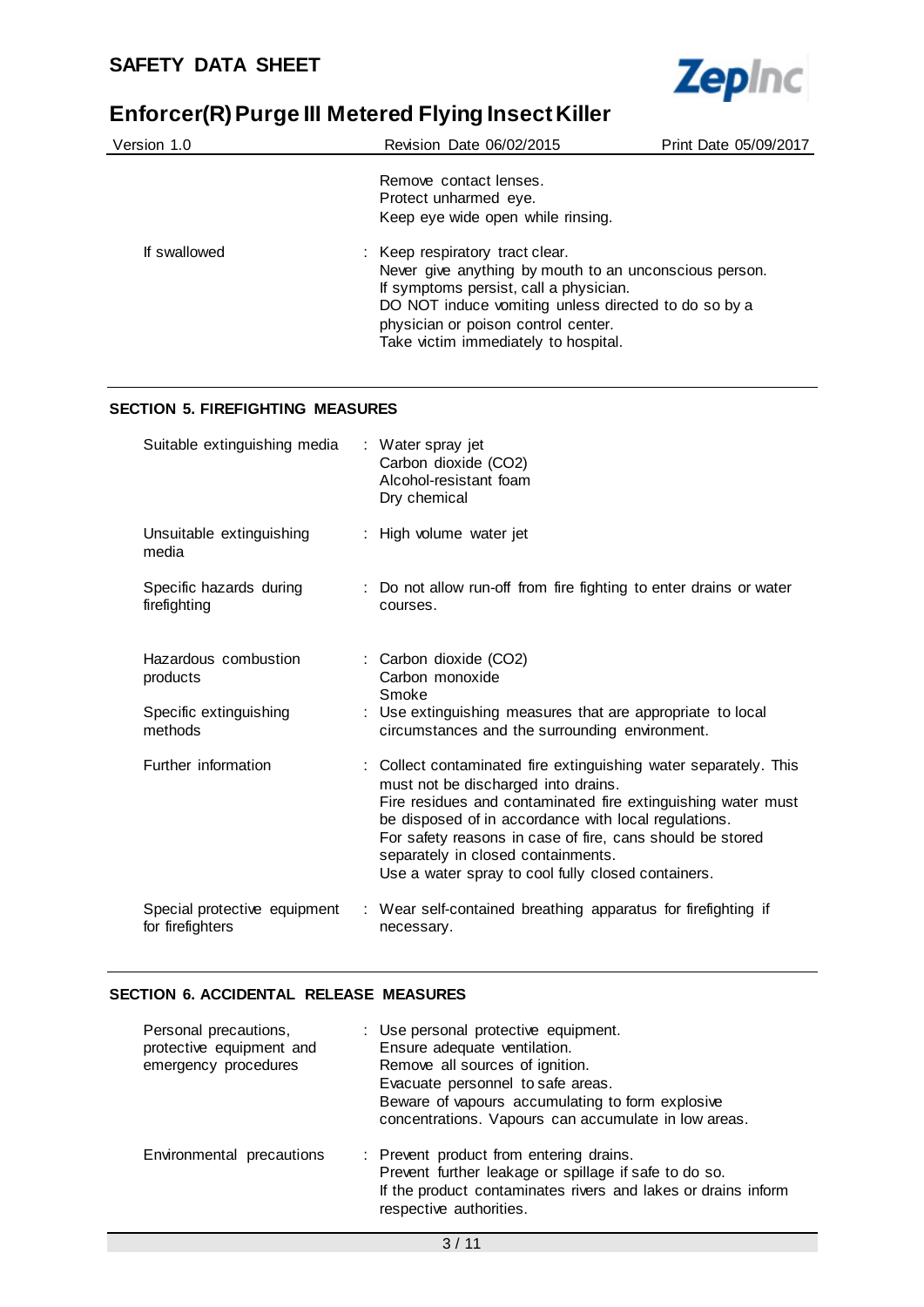

| Version 1.0                                              | Revision Date 06/02/2015                                                                                                                                                                         | Print Date 05/09/2017 |
|----------------------------------------------------------|--------------------------------------------------------------------------------------------------------------------------------------------------------------------------------------------------|-----------------------|
| Methods and materials for<br>containment and cleaning up | : Soak up with inert absorbent material (e.g. sand, silica gel,<br>acid binder, universal binder, sawdust).<br>Sweep up or vacuum up spillage and collect in suitable<br>container for disposal. |                       |

#### **SECTION 7. HANDLING AND STORAGE**

| Advice on safe handling     | : Avoid exposure - obtain special instructions before use.<br>Avoid contact with skin and eyes.<br>For personal protection see section 8.<br>Do not breathe vapours or spray mist.<br>Take precautionary measures against static discharges.<br>Provide sufficient air exchange and/or exhaust in work rooms.<br>Dispose of rinse water in accordance with local and national<br>regulations.<br>Always replace cap after use. |
|-----------------------------|--------------------------------------------------------------------------------------------------------------------------------------------------------------------------------------------------------------------------------------------------------------------------------------------------------------------------------------------------------------------------------------------------------------------------------|
| Conditions for safe storage | : BEWARE: Aerosol is pressurized. Keep away from direct sun<br>exposure and temperatures over 50 °C. Do not open by force<br>or throw into fire even after use. Do not spray on flames or<br>red-hot objects.<br>No smoking.<br>Observe label precautions.<br>Keep in a dry, cool and well-ventilated place.<br>Electrical installations / working materials must comply with<br>the technological safety standards.           |
| Materials to avoid          | : Store and keep away from bases and alkalies.<br>Do not store near acids.                                                                                                                                                                                                                                                                                                                                                     |

## **SECTION 8. EXPOSURE CONTROLS/PERSONAL PROTECTION**

#### **Components with workplace control parameters**

| Components                                     | CAS-No.    | Value type<br>(Form of<br>exposure) | Control<br>parameters /<br>Permissible<br>concentration | <b>Basis</b> |
|------------------------------------------------|------------|-------------------------------------|---------------------------------------------------------|--------------|
| Distillates (petroleum),<br>hydrotreated light | 64742-47-8 | <b>TWA</b>                          | 500 ppm<br>2,000 mg/m3                                  | OSHA Z-1     |
|                                                |            | <b>TWA</b>                          | 400 ppm<br>1,600 mg/m3                                  | OSHA P0      |
| 1,1-difluoroethane                             | 75-37-6    | <b>TWA</b>                          | 1,000 ppm                                               | US WEEL      |
| butane                                         | 106-97-8   | <b>TWA</b>                          | 800 ppm<br>1,900 mg/m3                                  | NIOSH REL    |
|                                                |            | <b>TWA</b>                          | 800 ppm<br>1,900 mg/m3                                  | OSHA P0      |

## **Personal protective equipment**

Respiratory protection : In case of insufficient ventilation, wear suitable respiratory equipment.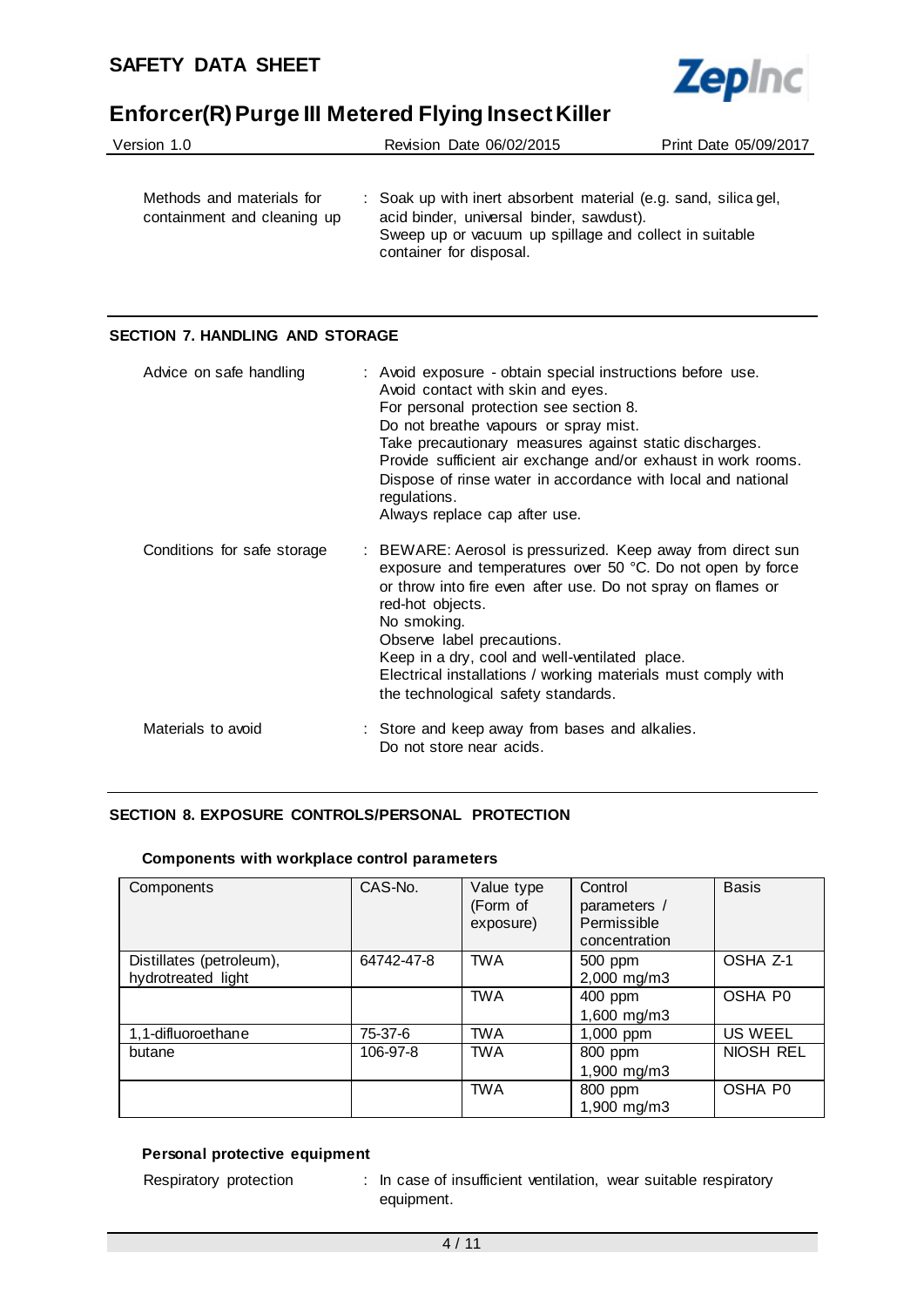

| Version 1.0                |  | Revision Date 06/02/2015                                                                                                                   | Print Date 05/09/2017 |
|----------------------------|--|--------------------------------------------------------------------------------------------------------------------------------------------|-----------------------|
|                            |  |                                                                                                                                            |                       |
| Hand protection<br>Remarks |  | : The suitability for a specific workplace should be discussed<br>with the producers of the protective gloves.                             |                       |
| Eye protection             |  | : Safety glasses<br>Ensure that eyewash stations and safety showers are close to<br>the workstation location.                              |                       |
| Skin and body protection   |  | : impervious clothing<br>Choose body protection according to the amount and<br>concentration of the dangerous substance at the work place. |                       |
| Hygiene measures           |  | : When using do not eat or drink.<br>When using do not smoke.<br>Wash hands before breaks and at the end of workday.                       |                       |

## **SECTION 9. PHYSICAL AND CHEMICAL PROPERTIES**

| Appearance                                 | ÷  | Aerosol containing a liquefied gas |
|--------------------------------------------|----|------------------------------------|
| Colour                                     |    | colourless                         |
| Odour                                      |    | mild, pleasant                     |
| Odour Threshold                            |    | no data available                  |
| рH                                         |    | not applicable                     |
| Melting point/freezing point               | ÷  | no data available                  |
| Boiling point                              |    | no data available                  |
| Flash point                                |    | not applicable                     |
| Evaporation rate                           |    | no data available                  |
| Upper explosion limit                      |    | no data available                  |
| Lower explosion limit                      |    | no data available                  |
| Vapour pressure                            |    | no data available                  |
| Relative vapour density                    |    | no data available                  |
| Density                                    |    | $0.84$ g/cm3                       |
| Solubility(ies)                            |    |                                    |
| Water solubility                           |    | insoluble                          |
| Solubility in other solvents               |    | not determined                     |
| Partition coefficient: n-<br>octanol/water |    | no data available                  |
| Auto-ignition temperature                  | ÷. | not determined                     |
| Thermal decomposition                      |    | no data available                  |
| Viscosity                                  |    |                                    |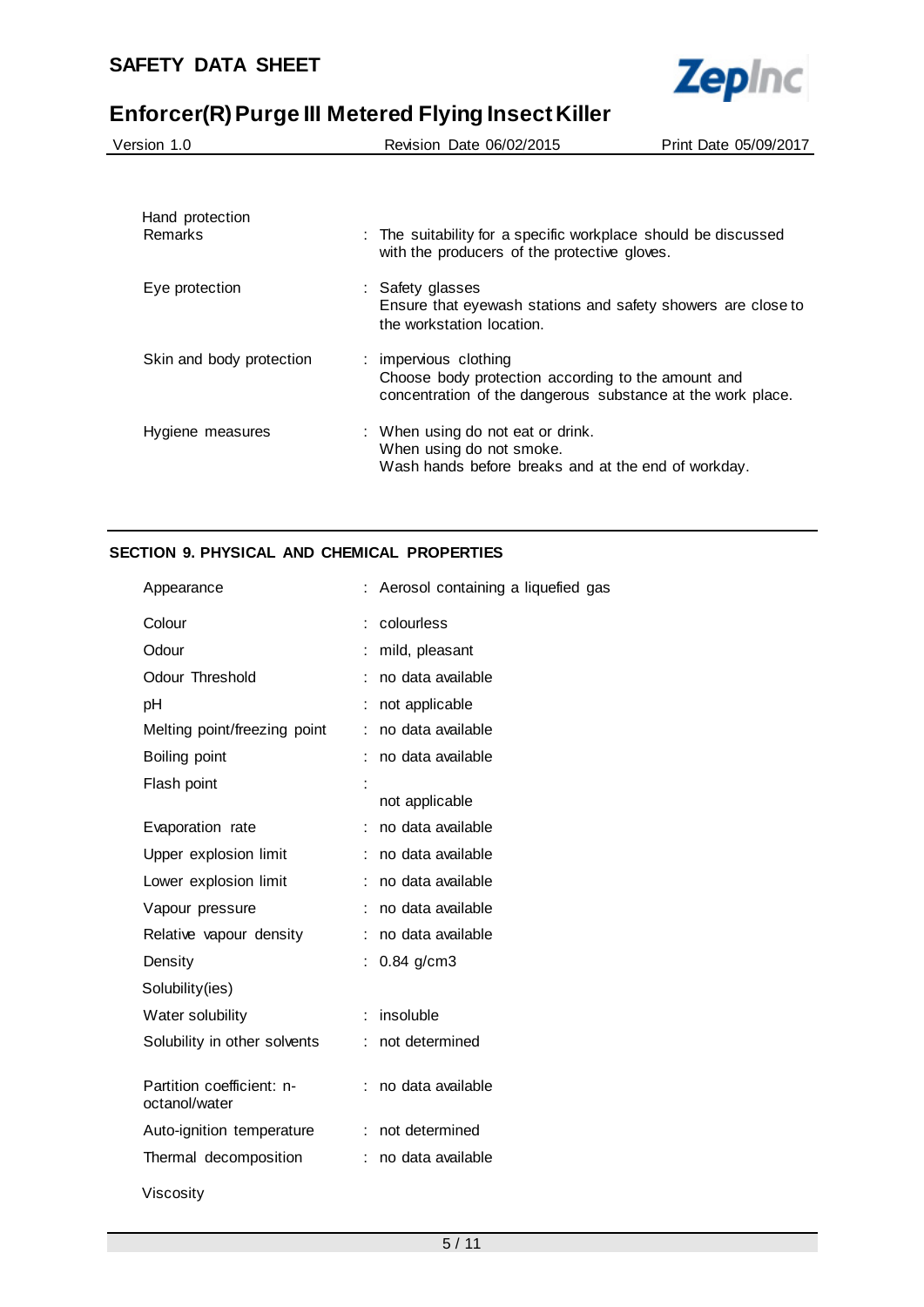

| Version 1.0 | Revision Date 06/02/2015 | Print Date 05/09/2017 |
|-------------|--------------------------|-----------------------|
|             |                          |                       |

Viscosity, kinematic : no data available

## **SECTION 10. STABILITY AND REACTIVITY**

| Reactivity                            | : Stable                                                                                              |
|---------------------------------------|-------------------------------------------------------------------------------------------------------|
| Chemical stability                    | $\therefore$ Stable under normal conditions.                                                          |
| Possibility of hazardous<br>reactions | : Vapours may form explosive mixture with air.<br>No decomposition if stored and applied as directed. |
| Conditions to avoid                   | : Extremes of temperature and direct sunlight.<br>Heat, flames and sparks.                            |
| Incompatible materials                | : Acids<br><b>Bases</b>                                                                               |
| Hazardous decomposition<br>products   | : Carbon oxides                                                                                       |

## **SECTION 11. TOXICOLOGICAL INFORMATION**

## **Acute toxicity**

| Product:                                                            |                                                                                                                           |
|---------------------------------------------------------------------|---------------------------------------------------------------------------------------------------------------------------|
| Acute oral toxicity                                                 | : Acute toxicity estimate : $> 5,000$ mg/kg<br>Method: Calculation method                                                 |
| Acute inhalation toxicity                                           | : Acute toxicity estimate : $> 10$ mg/l<br>Exposure time: 4 h<br>Test atmosphere: dust/mist<br>Method: Calculation method |
| Acute dermal toxicity                                               | : Acute toxicity estimate : $> 5,000$ mg/kg<br>Method: Calculation method                                                 |
| <u>Components:</u>                                                  |                                                                                                                           |
| Distillates (petroleum), hydrotreated light:<br>Acute oral toxicity | : LD50 rat: > 5,000 mg/kg                                                                                                 |
| Acute inhalation toxicity                                           | : LC50 rat: $> 4.6$ mg/l<br>Exposure time: 6 h                                                                            |
| Acute dermal toxicity                                               | : LD50 rat: $> 2,000$ mg/kg                                                                                               |
| 1,1-difluoroethane:<br>Acute inhalation toxicity                    | : LC50 mouse: 977,000 mg/l<br>Exposure time: 2 h                                                                          |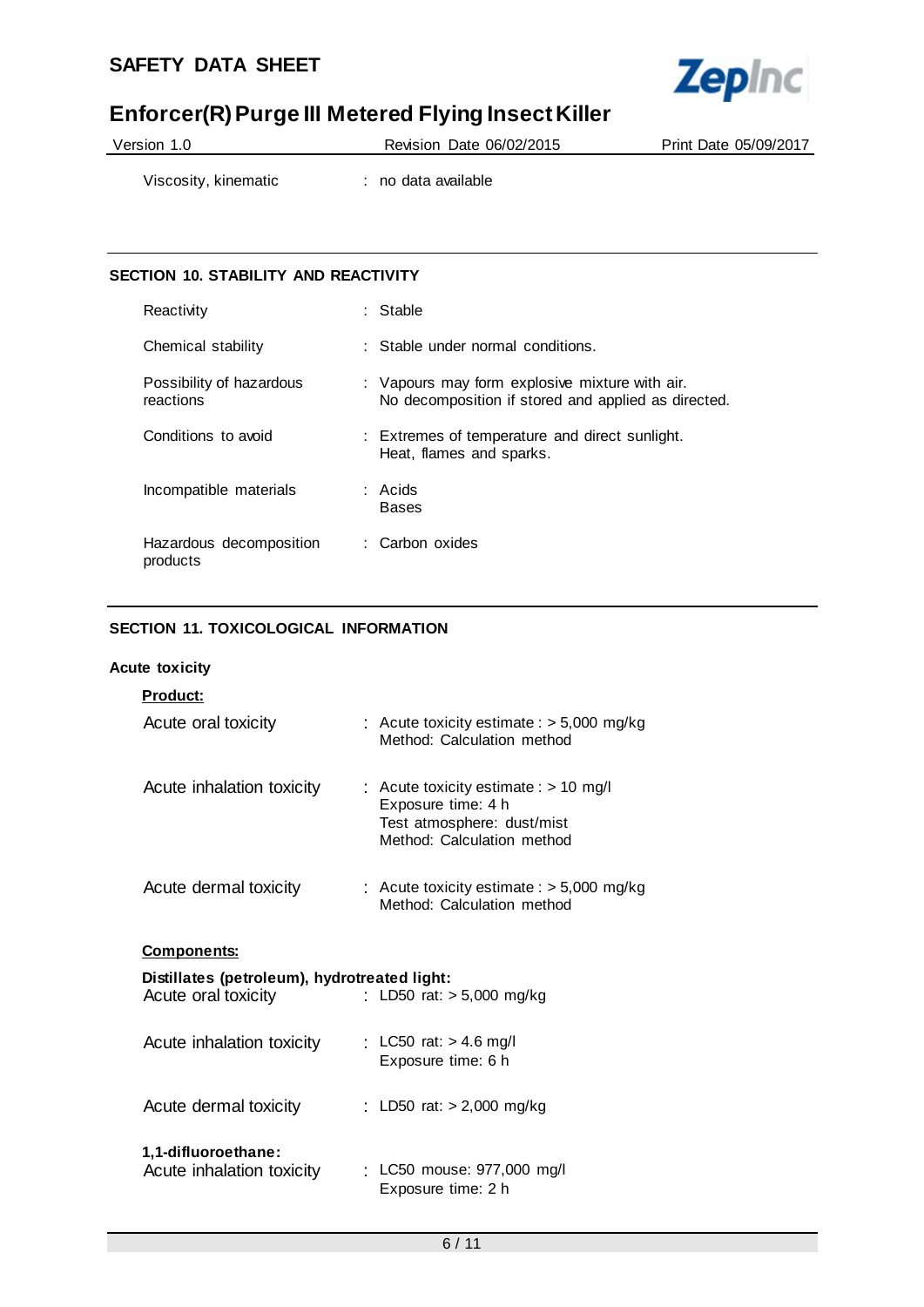| <b>SAFETY DATA SHEET</b>                                                                                                                                                 |                                                                                             | <b>Zepinc</b>         |
|--------------------------------------------------------------------------------------------------------------------------------------------------------------------------|---------------------------------------------------------------------------------------------|-----------------------|
|                                                                                                                                                                          | Enforcer(R) Purge III Metered Flying Insect Killer                                          |                       |
| Version 1.0                                                                                                                                                              | Revision Date 06/02/2015                                                                    | Print Date 05/09/2017 |
|                                                                                                                                                                          |                                                                                             |                       |
| butane:                                                                                                                                                                  | Acute inhalation toxicity : LC50 mouse: 1,237 mg/l<br>Exposure time: 2 h                    |                       |
|                                                                                                                                                                          | LC50 rat: 1,355 mg/l                                                                        |                       |
| Acute oral toxicity                                                                                                                                                      | N-(2-ethylhexyl)-8,9,10-trinorborn-5-ene-2,3-dicarboximide:<br>: LD50 Oral rat: 2,800 mg/kg |                       |
|                                                                                                                                                                          | Acute dermal toxicity : LD50 Dermal rabbit: 470 mg/kg                                       |                       |
| <b>Skin corrosion/irritation</b>                                                                                                                                         |                                                                                             |                       |
| Product:                                                                                                                                                                 |                                                                                             |                       |
| Remarks: May cause skin irritation and/or dermatitis.                                                                                                                    |                                                                                             |                       |
| Serious eye damage/eye irritation                                                                                                                                        |                                                                                             |                       |
| <b>Product:</b>                                                                                                                                                          |                                                                                             |                       |
|                                                                                                                                                                          | Remarks: Vapours may cause irritation to the eyes, respiratory system and the skin.         |                       |
| Respiratory or skin sensitisation                                                                                                                                        |                                                                                             |                       |
| no data available                                                                                                                                                        |                                                                                             |                       |
| Germ cell mutagenicity                                                                                                                                                   |                                                                                             |                       |
| no data available                                                                                                                                                        |                                                                                             |                       |
| Carcinogenicity                                                                                                                                                          |                                                                                             |                       |
| no data available                                                                                                                                                        |                                                                                             |                       |
| <b>Reproductive toxicity</b>                                                                                                                                             |                                                                                             |                       |
| no data available                                                                                                                                                        |                                                                                             |                       |
| Distillates (petroleum), hydrotreated light:<br>1,1-difluoroethane:<br>butane:<br>2-(2-butoxyethoxy)ethyl 6-propylpiperonyl ether:<br><b>Pyrethrins and Pyrethroids:</b> | N-(2-ethylhexyl)-8,9,10-trinorborn-5-ene-2,3-dicarboximide:                                 |                       |
| STOT - single exposure                                                                                                                                                   |                                                                                             |                       |
| no data available                                                                                                                                                        |                                                                                             |                       |

## **STOT - repeated exposure**

no data available

## **Aspiration toxicity**

no data available

## **Further information**

**Product:**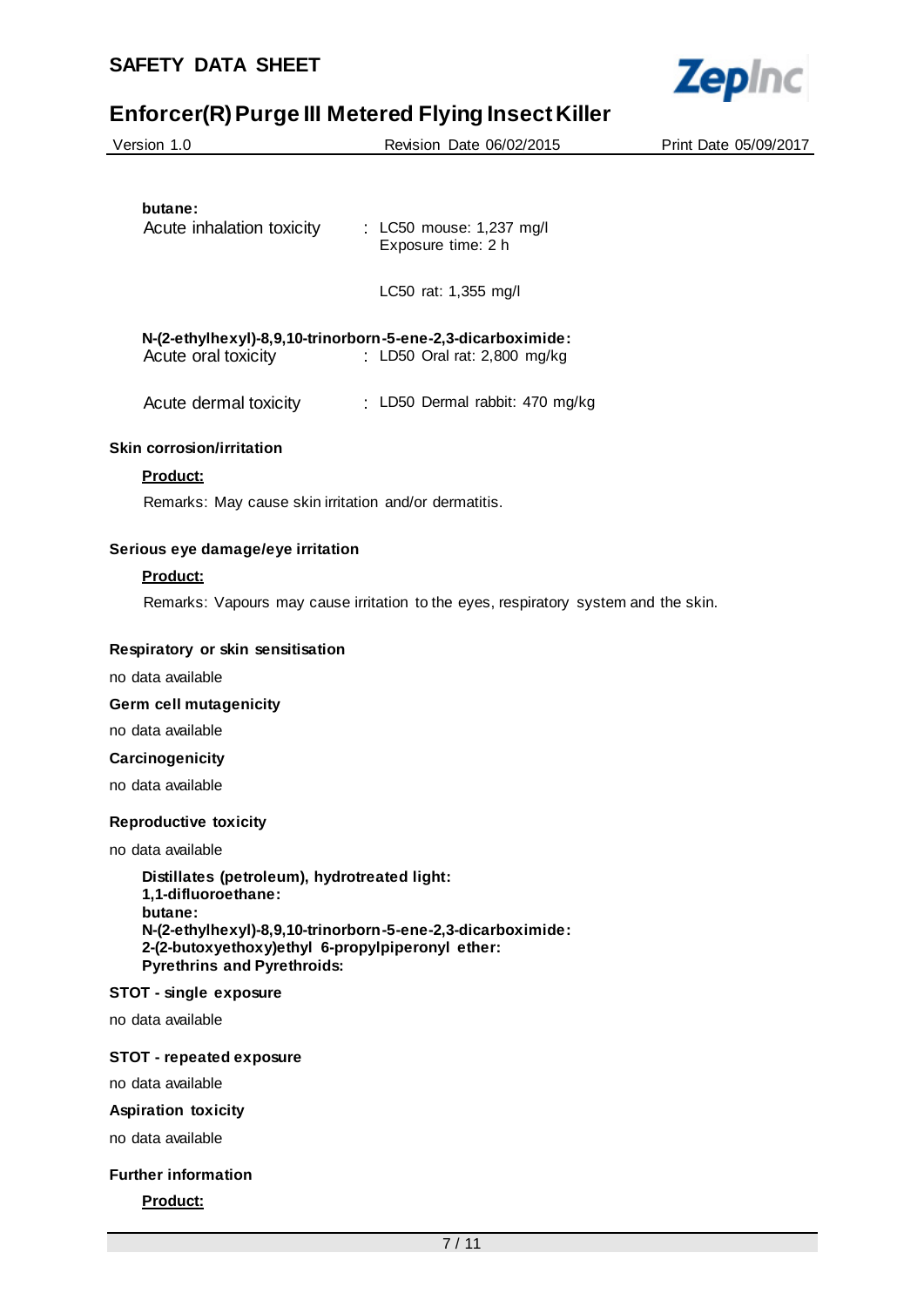

| Version 1.0 |  |
|-------------|--|
|             |  |

Revision Date 06/02/2015 Print Date 05/09/2017

Remarks: no data available

## **Components:**

**Distillates (petroleum), hydrotreated light:** Remarks: no data available

## **SECTION 12. ECOLOGICAL INFORMATION**

#### **Ecotoxicity**

no data available

## **Persistence and degradability**

no data available **Bioaccumulative potential**

#### **Product:**

| Partition coefficient: n-<br>octanol/water<br><b>Components:</b><br>butane: | $:$ Remarks: no data available                                                                                                                                                                    |
|-----------------------------------------------------------------------------|---------------------------------------------------------------------------------------------------------------------------------------------------------------------------------------------------|
| Partition coefficient: n-<br>octanol/water                                  | : $Pow: 2.89$                                                                                                                                                                                     |
| <b>Mobility in soil</b>                                                     |                                                                                                                                                                                                   |
| no data available                                                           |                                                                                                                                                                                                   |
| Other adverse effects                                                       |                                                                                                                                                                                                   |
| no data available<br><b>Product:</b>                                        |                                                                                                                                                                                                   |
| Regulation                                                                  | 40 CFR Protection of Environment: Part 82 Protection of<br>Stratospheric Ozone - CAA Section 602 Class I<br><b>Substances</b>                                                                     |
| Remarks                                                                     | This product neither contains, nor was manufactured<br>with a Class I or Class II ODS as defined by the U.S.<br>Clean Air Act Section 602 (40 CFR 82, Subpt. A, App.A<br>+ B).                    |
| Additional ecological<br>information                                        | $\therefore$ An environmental hazard cannot be excluded in the<br>event of unprofessional handling or disposal., Toxic to<br>aquatic life., Harmful to aquatic life with long lasting<br>effects. |
| <b>Components:</b><br>Distillates (petroleum), hydrotreated light :         |                                                                                                                                                                                                   |
| Additional ecological                                                       | : no data available                                                                                                                                                                               |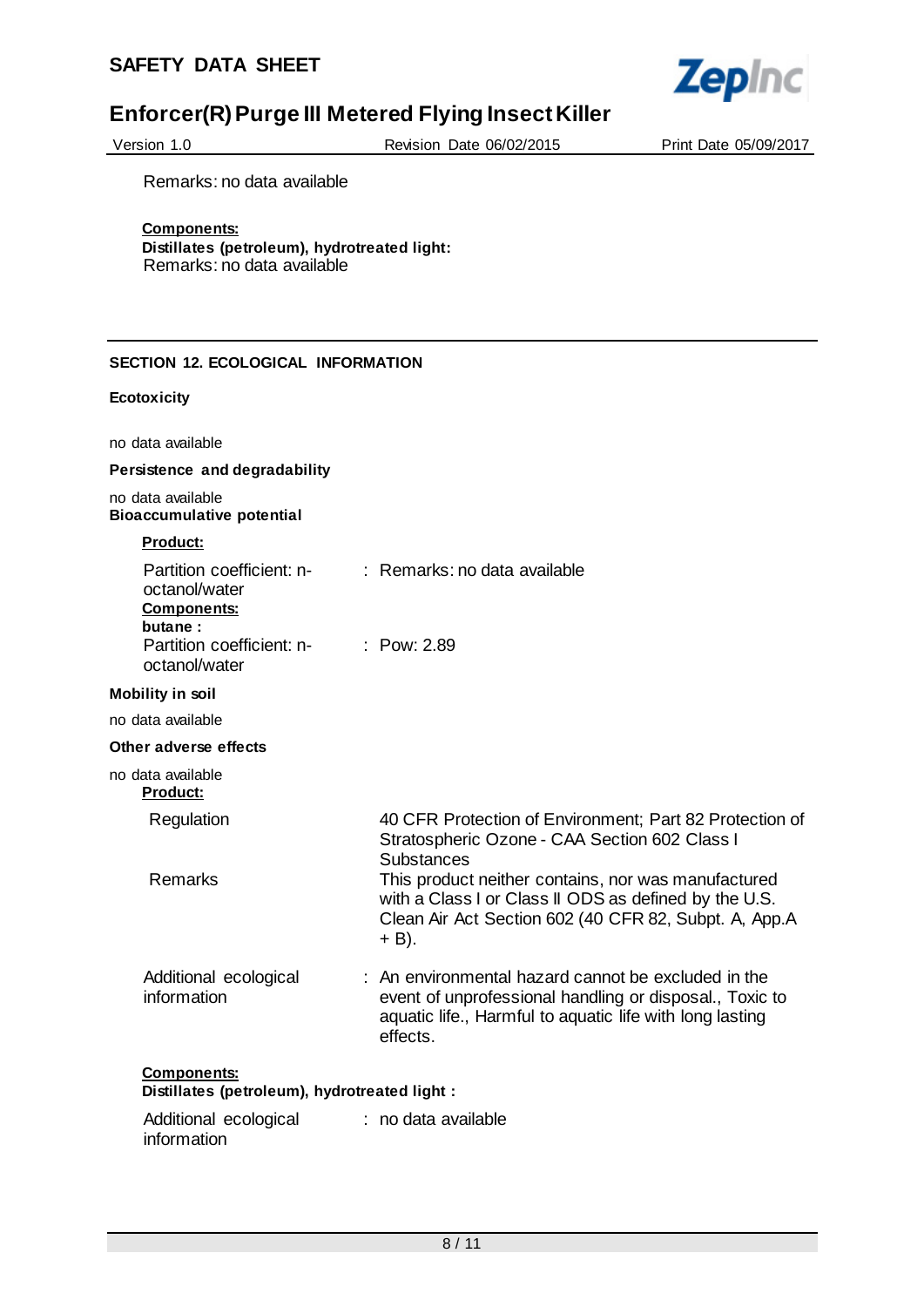

Version 1.0 Revision Date 06/02/2015 Print Date 05/09/2017

## **SECTION 13. DISPOSAL CONSIDERATIONS**

| Disposal methods       |                                                                                                                                                                                                                              |
|------------------------|------------------------------------------------------------------------------------------------------------------------------------------------------------------------------------------------------------------------------|
| Waste from residues    | : Dispose of in accordance with local regulations.<br>Do not contaminate ponds, waterways or ditches with<br>chemical or used container.<br>The product should not be allowed to enter drains, water<br>courses or the soil. |
| Contaminated packaging | : Empty remaining contents.<br>Dispose of as unused product.<br>Do not re-use empty containers.<br>Do not burn, or use a cutting torch on, the empty drum.                                                                   |

## **SECTION 14. TRANSPORT INFORMATION**

Transportation Regulation: 49 CFR (USA): ORM-D, CONSUMER COMMODITY

Transportation Regulation: IMDG (Vessel): UN1950, AEROSOLS, 2.1, - Limited quantity

Transportation Regulation: IATA (Cargo Air): UN1950, Aerosols, flammable, 2.1, - Limited quantity

Transportation Regulation: IATA (Passenger Air): UN1950, Aerosols, flammable, 2.1, - Limited quantity

Transportation Regulation: TDG (Canada): UN1950, AEROSOLS, 2.1, - Limited quantity

SECTION 15. REGULATORY INFORMATION

This product is regulated under the United States Federal Insecticide, Fungicide and Rodenticide Act (FIFRA).

## **Pesticide Labeling Information Required Under U.S. FIFRA Regulations**

This chemical is a pesticide product registered by the Environmental Protection Agency and is subject to certain labeling requirements under federal pesticide law. These requirements differ from the classification criteria and hazard information required for safety data sheets, and for workplace labels of non-pesticide chemicals. Following is the hazard information as required on the pesticide label: CAUTION Harmful if swallowed.

Harmful if absorbed through skin.

Prolonged or frequently repeated skin contact may cause allergic reactions in some individuals. This pesticide is toxic to fish and aquatic invertebrates. Observe label precautions.

## **EPCRA - Emergency Planning and Community Right-to-Know Act**

## **CERCLA Reportable Quantity**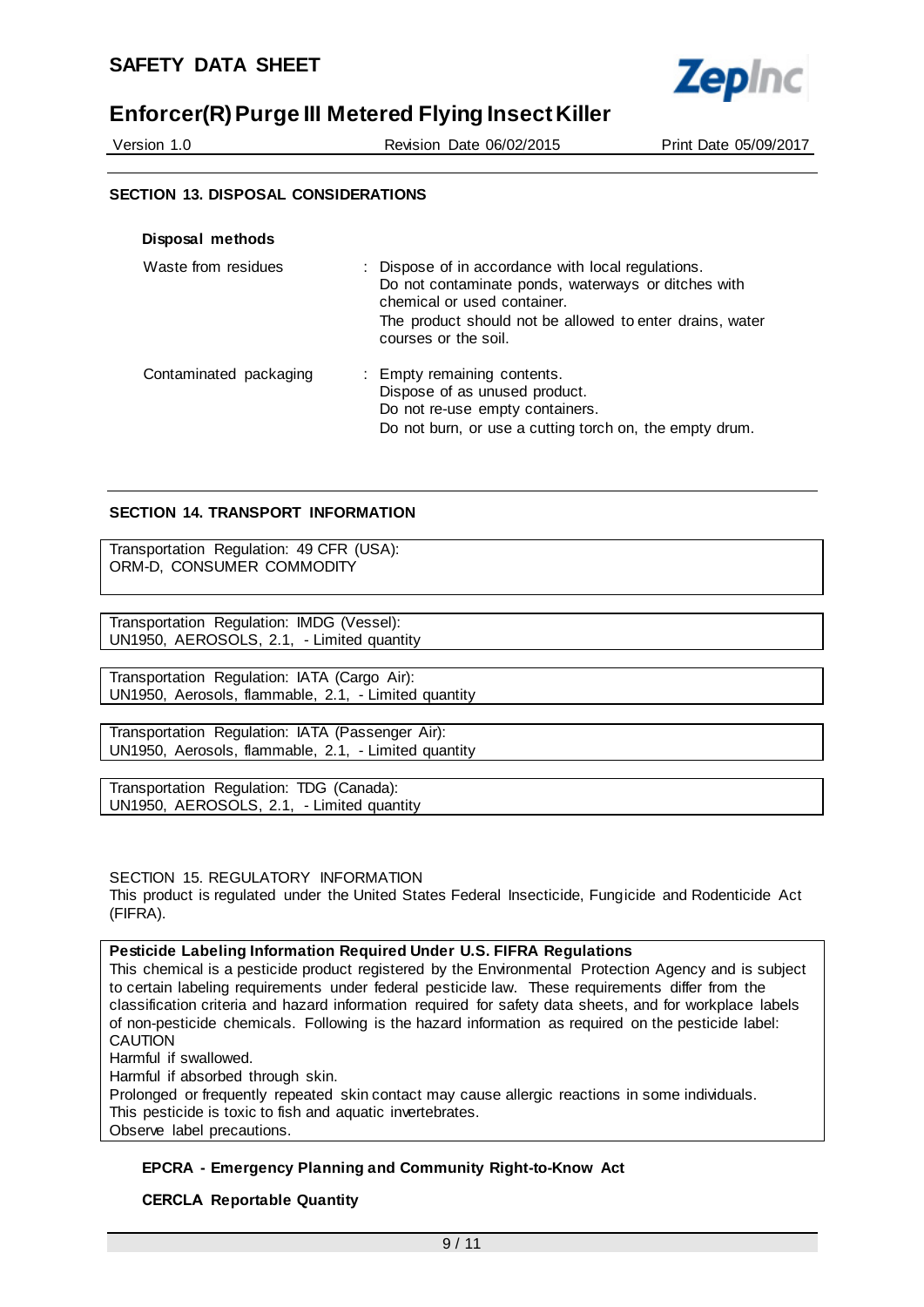$\overline{a}$ 



# **Enforcer(R) Purge III Metered Flying Insect Killer**

| Version 1.0               |                                                                                               | Revision Date 06/02/2015                                                                                                                                       |               | Print Date 05/09/2017 |  |
|---------------------------|-----------------------------------------------------------------------------------------------|----------------------------------------------------------------------------------------------------------------------------------------------------------------|---------------|-----------------------|--|
|                           |                                                                                               | This material does not contain any components with a CERCLA RQ.                                                                                                |               |                       |  |
|                           |                                                                                               |                                                                                                                                                                |               |                       |  |
|                           |                                                                                               | SARA 304 Extremely Hazardous Substances Reportable Quantity                                                                                                    |               |                       |  |
|                           |                                                                                               | This material does not contain any components with a section 304 EHS RQ.                                                                                       |               |                       |  |
| SARA 311/312 Hazards      |                                                                                               | : Fire Hazard<br>Sudden Release of Pressure Hazard                                                                                                             |               |                       |  |
| <b>SARA 302</b>           |                                                                                               | : SARA 302: No chemicals in this material are subject to the<br>reporting requirements of SARA Title III, Section 302.                                         |               |                       |  |
| <b>SARA 313</b>           |                                                                                               | The following components are subject to reporting levels<br>established by SARA Title III, Section 313:<br>2-(2-butoxyethoxy)ethyl 6-<br>propylpiperonyl ether | 51-03-6       | 1.95%                 |  |
| <b>California Prop 65</b> |                                                                                               | WARNING! This product contains a chemical known to the<br>State of California to cause cancer.                                                                 |               |                       |  |
|                           | 4-allylveratrole                                                                              |                                                                                                                                                                | $93 - 15 - 2$ |                       |  |
|                           |                                                                                               | The components of this product are reported in the following inventories:                                                                                      |               |                       |  |
| <b>TSCA</b>               |                                                                                               | On TSCA Inventory                                                                                                                                              |               |                       |  |
| <b>DSL</b>                | This product contains one or several components that are not on the<br>Canadian DSL nor NDSL. |                                                                                                                                                                |               |                       |  |
| <b>AICS</b>               |                                                                                               | Not in compliance with the inventory                                                                                                                           |               |                       |  |
| <b>NZIOC</b>              |                                                                                               | Not in compliance with the inventory                                                                                                                           |               |                       |  |
| <b>PICCS</b>              |                                                                                               | Not in compliance with the inventory                                                                                                                           |               |                       |  |
| <b>IECSC</b>              | Not in compliance with the inventory                                                          |                                                                                                                                                                |               |                       |  |

## **Inventory Acronym and Validity Area Legend:**

AICS (Australia), DSL (Canada), IECSC (China), REACH (European Union), ENCS (Japan), ISHL (Japan), KECI (Korea), NZIoC (New Zealand), PICCS (Philippines), TSCA (USA)

## **SECTION 16. OTHER INFORMATION**

#### **Further information**



| <b>HEALTH</b>          | 3 |
|------------------------|---|
| <b>FLAMMABILITY</b>    | 4 |
| <b>PHYSICAL HAZARD</b> | 2 |

 $0 = not$  significant,  $1 =$ Slight,

 $2 =$ Moderate,  $3 =$ High

 $4 =$  Extreme,  $* =$  Chronic